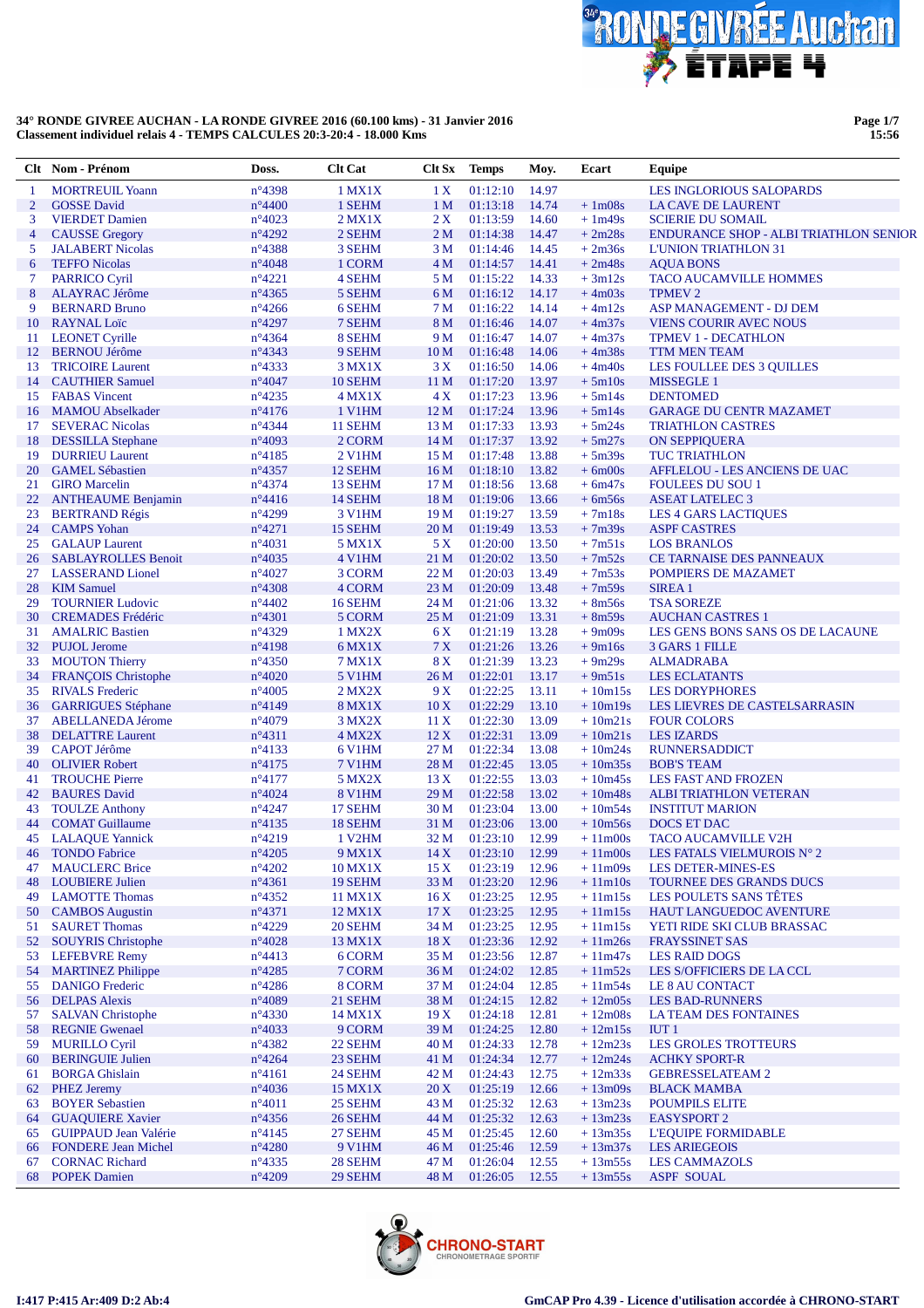

**Page 2/7 15:56**

|          | Clt Nom - Prénom                                      | Doss.                              | <b>Clt Cat</b>                        |                 | Clt Sx Temps         | Moy.           | Ecart                  | <b>Equipe</b>                                   |
|----------|-------------------------------------------------------|------------------------------------|---------------------------------------|-----------------|----------------------|----------------|------------------------|-------------------------------------------------|
| 69       | <b>NOVA Sebastien</b>                                 | $n^{\circ}4220$                    | 6 MX2X                                | 21 X            | 01:26:05             | 12.55          | $+13m55s$              | <b>TACO AUCAMVILLE MIXTE</b>                    |
| 70       | <b>BLAZY Jérôme</b>                                   | $n^{\circ}4375$                    | 16 MX1X                               | 22X             | 01:26:06             | 12.55          | $+13m56s$              | <b>EASYSPORT ELITE</b>                          |
| 71       | <b>PERICOU Yannick</b>                                | $n^{\circ}4269$                    | 30 SEHM                               | 49 M            | 01:26:31             | 12.49          | $+14m21s$              | L'UNION FAIT LA FORCE OU PAS                    |
| 72       | <b>MATTIUZZO Cédric</b>                               | $n^{\circ}$ 4366                   | 17 MX1X                               | 23X             | 01:26:35             | 12.48          | $+14m25s$              | <b>LES SURGELES</b>                             |
| 73       | <b>CASALE</b> Jerome                                  | $n^{\circ}4014$                    | 31 SEHM                               | 50 M            | 01:26:46             | 12.45          | $+14m37s$              | <b>COOL RUNNING</b>                             |
| 74       | <b>BELLAMY Cedric</b>                                 | $n^{\circ}4030$                    | 32 SEHM                               | 51 M            | 01:26:48             | 12.44          | $+14m38s$              | <b>R2R3R4R5</b>                                 |
| 75       | <b>LAYRE</b> Cédric                                   | $n^{\circ}4180$                    | <b>18 MX1X</b>                        | 24 X            | 01:26:57             | 12.42          | $+14m47s$              | <b>GEBRESSELATEAM 1</b>                         |
| 76       | <b>ABRIAL Damien</b>                                  | $n^{\circ}4191$                    | 33 SEHM                               | 52 M            | 01:26:59             | 12.42          | $+14m49s$              | <b>CHAUFFAGE DE LA VALLEE 1</b>                 |
| 77       | <b>MAURY Cedric</b>                                   | $n^{\circ}4132$                    | 10 CORM                               | 53 M            | 01:27:01             | 12.41          | $+14m51s$              | <b>CSA RAID'O 8EME RPIMA</b>                    |
| 78       | <b>SICARD Sebastien</b>                               | $n^{\circ}4199$                    | 34 SEHM                               | 54 M            | 01:27:03             | 12.41          | $+14m53s$              | <b>LES CATHARES</b>                             |
| 79<br>80 | <b>MARTY Olivier</b><br><b>GONTIER Pascal</b>         | $n^{\circ}4267$<br>$n^{\circ}4032$ | <b>19 MX1X</b><br>2 V <sub>2</sub> HM | 25 X<br>55 M    | 01:27:04<br>01:27:16 | 12.40<br>12.38 | $+14m55s$<br>$+15m06s$ | <b>JYLIA</b><br><b>GEORGES SENES</b>            |
| 81       | <b>LABORIE Matthieu</b>                               | $n^{\circ}4277$                    | 35 SEHM                               | 56 M            | 01:27:28             | 12.35          | $+15m19s$              | <b>SPLACH ATHLE 05</b>                          |
| 82       | <b>DEJEAN Thierry</b>                                 | $n^{\circ}4225$                    | 11 CORM                               | 57 M            | 01:27:29             | 12.35          | $+15m19s$              | <b>TEAM SOLAGEC</b>                             |
| 83       | <b>KOWALSKY Thierry</b>                               | $n^{\circ}4381$                    | 3 V <sub>2</sub> HM                   | 58 M            | 01:27:53             | 12.29          | $+15m43s$              | <b>ENDURANCE SHOP - US CARMAUX V2</b>           |
| 84       | <b>FRECHOU Patrick</b>                                | $n^{\circ}4072$                    | <b>7 MX2X</b>                         | 26X             | 01:28:04             | 12.26          | $+15m54s$              | <b>TARAHUMARAS 1</b>                            |
| 85       | <b>DORKELD Patrick</b>                                | $n^{\circ}4130$                    | <b>8 MX2X</b>                         | 27X             | 01:28:09             | 12.25          | $+15m59s$              | THE FINE'S GIRLS 008                            |
| 86       | <b>REY Bernard</b>                                    | $n^{\circ}4021$                    | 1 MX3X                                | 28 X            | 01:28:10             | 12.25          | $+16m01s$              | <b>LE LAC GIVRE</b>                             |
| 87       | <b>BONNET</b> Christophe                              | $n^{\circ}4272$                    | 36 SEHM                               | 59 M            | 01:28:11             | 12.25          | $+16m02s$              | <b>LES MARTYS EN COURSE 2</b>                   |
| 88       | <b>NYNS</b> Julien                                    | $n^{\circ}4313$                    | 37 SEHM                               | 60 M            | 01:28:17             | 12.23          | $+16m07s$              | 2FOR <sub>2</sub>                               |
| 89       | <b>CASSAGNES Cedric</b>                               | $n^{\circ}4174$                    | 38 SEHM                               | 61 M            | 01:28:18             | 12.23          | $+16m08s$              | <b>PLUS 2 SPORTS I</b>                          |
| 90       | <b>GAYRARD</b> Fabien                                 | $n^{\circ}4417$                    | 20 MX1X                               | 29X             | 01:28:26             | 12.21          | $+16m16s$              | <b>LES CHRICHRIS</b>                            |
| 91       | <b>DELERIS</b> Lionel                                 | $n^{\circ}4152$                    | 39 SEHM                               | 62 M            | 01:28:32             | 12.20          | $+16m22s$              | <b>FC RACLETTE</b>                              |
| 92       | <b>MARTIN-COCHER Frédéric</b>                         | $n^{\circ}4320$                    | 40 SEHM                               | 63 M            | 01:28:36             | 12.19          | $+16m27s$              | ATHLE 632 - EQUIPE 1                            |
| 93       | <b>SABARTHES Frederic</b>                             | $n^{\circ}4058$                    | 41 SEHM                               | 64 M            | 01:28:46             | 12.17          | $+16m36s$              | T.R. 130 CASTRES                                |
| 94       | <b>FACILE Laurent</b>                                 | $n^{\circ}4391$                    | 21 MX1X                               | 30X             | 01:28:49             | 12.16          | $+16m39s$              | LE QUATUOR Z'AILÉ                               |
| 95       | <b>LUCEAU Jean-Michel</b>                             | $n^{\circ}4057$                    | 42 SEHM                               | 65 M            | 01:28:49             | 12.16          | $+16m40s$              | <b>REY ALU</b>                                  |
| 96       | <b>ROBERT Michel</b>                                  | $n^{\circ}4162$                    | 22 MX1X                               | 31 X            | 01:28:54             | 12.15<br>12.13 | $+16m45s$              | <b>ALBI TRIATHLON MIXTE</b>                     |
| 97<br>98 | <b>JULLIEN Sebastien</b><br><b>IDJELLIDAINE Abder</b> | $n^{\circ}4268$<br>$n^{\circ}4215$ | 43 SEHM<br>44 SEHM                    | 66 M<br>67 M    | 01:29:02<br>01:29:16 | 12.10          | $+16m53s$<br>$+17m06s$ | <b>RUN IMMOBILIER</b><br>CGS <sub>2</sub>       |
| 99       | <b>CUSSOL Sébastien</b>                               | $n^{\circ}4081$                    | 45 SEHM                               | 68 M            | 01:29:18             | 12.10          | $+17m08s$              | <b>LES LAPINS CRETINS</b>                       |
|          | 100 TESTAS Paul                                       | $n^{\circ}4379$                    | 46 SEHM                               | 69 M            | 01:29:18             | 12.09          | $+17m08s$              | <b>TCPC</b>                                     |
| 101      | <b>POMMERY Stephane</b>                               | $n^{\circ}4097$                    | 47 SEHM                               | 70 M            | 01:29:19             | 12.09          | $+17m09s$              | <b>SEPICARLUSOBREIZH</b>                        |
|          | 102 MOREL Sebastien                                   | $n^{\circ}4044$                    | <b>9 MX2X</b>                         | 32 X            | 01:29:22             | 12.09          | $+17m12s$              | THE RUNNER'SSSS SHOW                            |
|          | 103 AMAT Sébastien                                    | $n^{\circ}4164$                    | 48 SEHM                               | 71 M            | 01:29:27             | 12.07          | $+17m18s$              | <b>EASYSPORT</b>                                |
|          | 104 BLANCHOT Cedric                                   | $n^{\circ}4092$                    | 49 SEHM                               | 72 M            | 01:29:31             | 12.07          | $+17m21s$              | MISSEGLE 3                                      |
|          | 105 FOURNES Benoit                                    | $n^{\circ}4002$                    | <b>10 MX2X</b>                        | 33 X            | 01:29:37             | 12.05          | $+17m27s$              | <b>LES TCHOUSSSS</b>                            |
|          | 106 BOUSQUET Michel                                   | $n^{\circ}4254$                    | 1 V3HM                                | 73 M            | 01:29:42             | 12.04          | $+17m32s$              | <b>LES PIEDS TENDRES</b>                        |
|          | 107 CURVALE Jerome                                    | $n^{\circ}4007$                    | 50 SEHM                               | 74 M            | 01:29:45             | 12.04          | $+17m35s$              | LES MARTYS EN COURSE                            |
|          | 108 MAFFRZ Lionel                                     | $n^{\circ}4325$                    | <b>10 V1HM</b>                        | 75 M            | 01:29:56             | 12.01          | $+17m46s$              | LES GENS BONS CRUS DE LACAUNE                   |
|          | 109 BOULET Yves                                       | $n^{\circ}4102$                    | 4 V <sub>2</sub> HM                   | 76 M            | 01:30:06             | 11.99          | $+17m56s$              | CHALLENGE DU HAUT LANGUEDONC                    |
|          | 110 DEBREILLY Franck                                  | $n^{\circ}4248$                    | <b>11 V1HM</b>                        | 77 M            | 01:30:19             | 11.96          | $+18m09s$              | <b>TOULOUSE TRI MASTER 1-2</b>                  |
|          | 111 BERNAT Éric                                       | $n^{\circ}4318$                    | 12 V1HM                               | 78 M            | 01:30:19             | 11.96          | $+18m10s$              | <b>LES DECAPSULES 4</b>                         |
|          | 112 MAURIES Guillaume                                 | $n^{\circ}4171$                    | 11 MX2X                               | 34 X            | 01:30:24             | 11.95          | $+18m14s$              | <b>LES MAUMAUS</b>                              |
|          | 113 BORD Patrick                                      | $n^{\circ}4414$<br>$n^{\circ}4150$ | 12 MX2X                               | 35 <sub>X</sub> | 01:30:25             | 11.95          | $+18m15s$              | <b>LES FLYING LIMACES</b>                       |
|          | 114 TAURAND Cédric<br>115 GUY Ghislain                | $n^{\circ}4156$                    | 51 SEHM<br>52 SEHM                    | 79 M<br>80 M    | 01:30:25<br>01:30:34 | 11.95<br>11.93 | $+18m15s$<br>$+18m24s$ | LES JEUNES COQ<br><b>ACLA</b>                   |
|          | 116 SENEGAS Jean-Bapriste                             | $n^{\circ}4315$                    | 23 MX1X                               | 36 X            | 01:30:38             | 11.92          | $+18m28s$              | <b>LES DECAPSULES 1</b>                         |
|          | 117 LEFEBVRE Jérémie                                  | $n^{\circ}4322$                    | 13 MX2X                               | 37 X            | 01:30:41             | 11.91          | $+18m31s$              | <b>LMFJ</b>                                     |
|          | 118 CALVET Olivier                                    | $n^{\circ}4257$                    | $2$ MX $3X$                           | 38 X            | 01:30:46             | 11.90          | $+18m36s$              | <b>GALOPINS DE LAMBERT</b>                      |
|          | 119 MASSOUTIE Gaëtan                                  | $n^{\circ}4039$                    | 14 MX2X                               | 39 X            | 01:30:52             | 11.89          | $+18m43s$              | LES CHEVEUX AUX VENTS                           |
|          | 120 ABBOU Bouzid                                      | $n^{\circ}4061$                    | 24 MX1X                               | 40 X            | 01:30:56             | 11.88          | $+18m47s$              | <b>TARAHUMARAS 5</b>                            |
|          | 121 SEGUIER Christophe                                | $n^{\circ}4184$                    | 53 SEHM                               | 81 M            | 01:30:59             | 11.87          | $+18m49s$              | <b>TROTTEUR D'EN LAURE 3</b>                    |
|          | 122 CADENE Mathieu                                    | $n^{\circ}4192$                    | 54 SEHM                               | 82 M            | 01:31:02             | 11.86          | $+18m53s$              | <b>CHAUFFAGE DE LA VALLEE 2</b>                 |
|          | 123 VALETTE Anthony                                   | $n^{\circ}4341$                    | 55 SEHM                               | 83 M            | 01:31:06             | 11.86          | $+18m56s$              | LES GENS BONS FRAIS DE LACAUNE                  |
|          | 124 VELASCO David                                     | $n^{\circ}4154$                    | 25 MX1X                               | 41 X            | 01:31:08             | 11.85          | $+18m59s$              | <b>FATALS VIELMUROIS</b>                        |
|          | 125 FREMY Didier                                      | $n^{\circ}4351$                    | 26 MX1X                               | 42 X            | 01:31:16             | 11.83          | $+19m06s$              | CENT POUR CENT PARA TANDEM                      |
|          | 126 MOULET Gregoire                                   | $n^{\circ}4038$                    | 56 SEHM                               | 84 M            | 01:31:19             | 11.83          | $+19m10s$              | <b>THOROMAGRE</b>                               |
|          | 127 MONBRUN Florent                                   | $n^{\circ}4168$                    | 27 MX1X                               | 43 X            | 01:31:26             | 11.81          | $+19m17s$              | <b>LES ECLATES</b>                              |
|          | 128 BROYER Philippe                                   | $n^{\circ}4222$                    | 13 V1HM                               | 85 M            | 01:31:34             | 11.80          | $+19m24s$              | <b>TACO AUCAMVILLE V1H</b>                      |
|          | 129 FRESSE Olivier                                    | $n^{\circ}4131$                    | 57 SEHM                               | 86 M            | 01:31:38             | 11.79          | $+19m29s$              | LES SOUS-OFFICIERS DU 8                         |
|          | 130 LUCQ Stéphane<br>131 CULIE Manu                   | n°4359<br>$n^{\circ}4008$          | 28 MX1X                               | 44 X<br>87 M    | 01:31:39             | 11.78<br>11.78 | $+19m30s$<br>$+19m32s$ | <b>FOULEES DU SOU 2</b><br><b>LES ESSOUFLES</b> |
|          | 132 BILLANT Jean                                      | $n^{\circ}4395$                    | 58 SEHM<br>59 SEHM                    | 88 M            | 01:31:41<br>01:31:42 | 11.78          | $+19m32s$              | MISSEGLE 4                                      |
|          | 133 CAMBON Éric                                       | $n^{\circ}4326$                    | 5 V <sub>2</sub> HM                   | 89 M            | 01:31:42             | 11.78          | $+19m33s$              | LES GENS BONS SECS DE LACAUNE                   |
|          | 134 LEFLOCH Loic                                      | $n^{\circ}4042$                    | 29 MX1X                               | 45 X            | 01:31:43             | 11.78          | $+19m33s$              | <b>ZIB'S ANGELS</b>                             |
|          | 135 FLOURENS Damien                                   | $n^{\circ}4123$                    | 60 SEHM                               | 90 M            | 01:31:48             | 11.76          | $+19m39s$              | <b>E-TEAM RUNNING</b>                           |
|          | 136 COMBES Patrick                                    | $n^{\circ}4201$                    | 61 SEHM                               | 91 M            | 01:31:50             | 11.76          | $+19m41s$              | <b>G-ET 27</b>                                  |

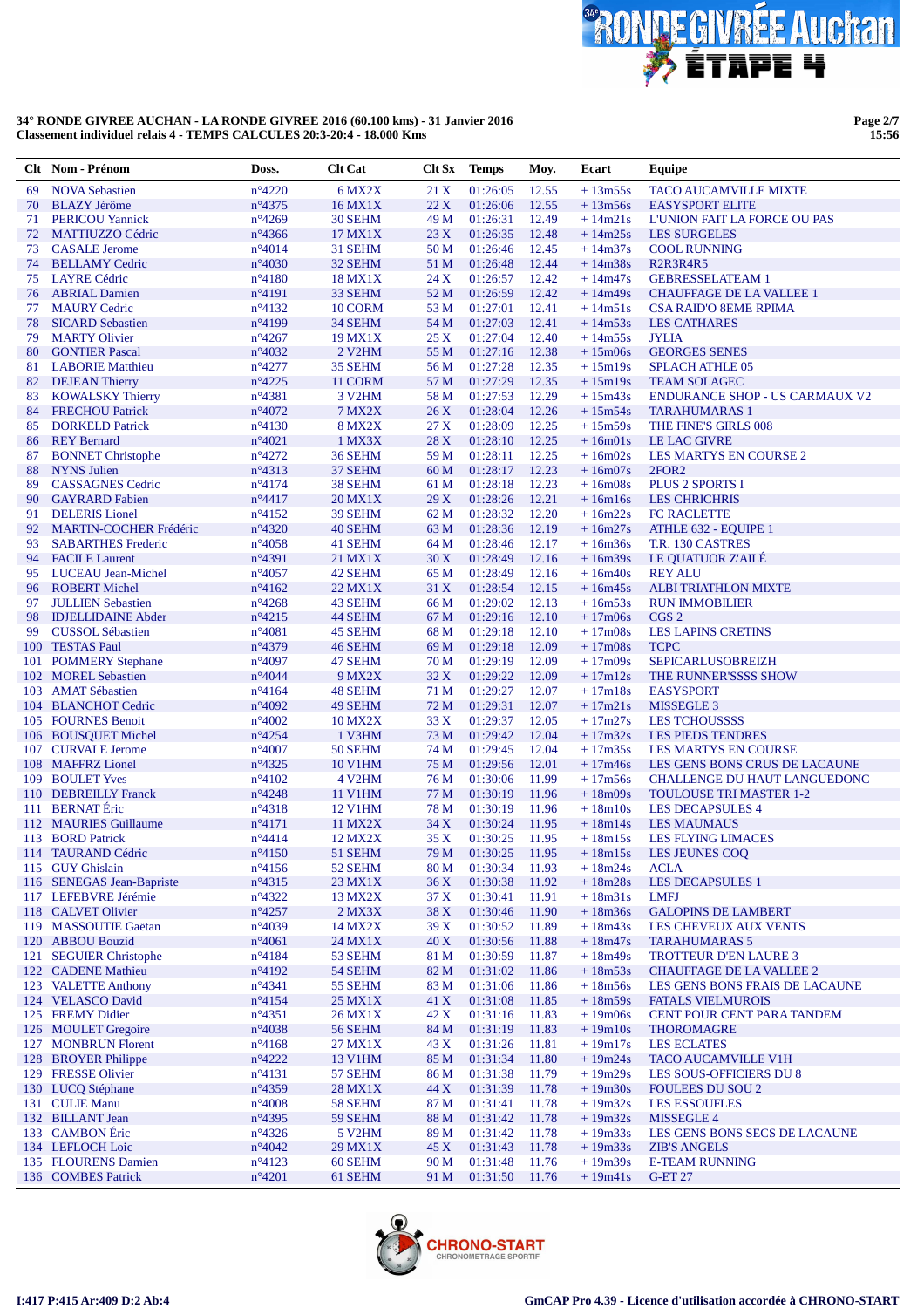

**Page 3/7 15:56**

|     | Clt Nom - Prénom                                    | Doss.                              | <b>Clt Cat</b>            | $C$ It $Sx$               | <b>Temps</b>                    | Moy.           | Ecart                  | Equipe                                                           |
|-----|-----------------------------------------------------|------------------------------------|---------------------------|---------------------------|---------------------------------|----------------|------------------------|------------------------------------------------------------------|
|     | 137 BEYT Florian                                    | $n^{\circ}4034$                    | 62 SEHM                   | 92 M                      | 01:31:56                        | 11.75          | $+19m46s$              | <b>BLACK MOUNTAIN TRAIL</b>                                      |
|     | 138 MIRAS Éric                                      | $n^{\circ}4075$                    | 14 V1HM                   | 93 M                      | 01:32:17                        | 11.71          | $+20m07s$              | <b>TARAHUMARAS 6</b>                                             |
|     | 139 VIDAL Michel                                    | $n^{\circ}4291$                    | 63 SEHM                   | 94 M                      | 01:32:19                        | 11.70          | $+20m09s$              | <b>BIGARD CASTRES</b>                                            |
|     | 140 RABINO Laurent                                  | n°4309                             | 64 SEHM                   | 95 M                      | 01:32:24                        | 11.69          | $+20m14s$              | VOA <sub>1</sub>                                                 |
| 141 | <b>DELAGUES Jean-Marc</b>                           | $n^{\circ}4134$                    | 65 SEHM                   | 96 M                      | 01:32:35                        | 11.67          | $+20m25s$              | POUR LE BONHEUR DE MATTHIS                                       |
|     | 142 NOUGAYREDE Patrick                              | $n^{\circ}4260$                    | 6 V <sub>2</sub> HM       | 97 M                      | 01:32:41<br>01:32:42            | 11.65          | $+20m32s$<br>$+20m32s$ | LES PDG D'OXYGENE 32                                             |
| 143 | <b>ROUFFIAC RACA SAN Simon</b><br>144 BALARD Pierre | $n^{\circ}4087$<br>$n^{\circ}4107$ | 66 SEHM<br>67 SEHM        | 98 M<br>99 M              | 01:33:02                        | 11.65<br>11.61 | $+20m52s$              | <b>ASPTT TENNIS ALBI</b><br><b>LES BARBOUZES</b>                 |
|     | 145 SAGNES Laurent                                  | $n^{\circ}4316$                    | 30 MX1X                   | 46X                       | 01:33:10                        | 11.59          | $+21m00s$              | LES DECAPSULES 2                                                 |
| 146 | <b>VAUCHEL Pascal</b>                               | n°4393                             | 68 SEHM                   | 100 <sub>M</sub>          | 01:33:18                        | 11.58          | $+21m08s$              | <b>LES BOURRICOTS</b>                                            |
|     | 147 BLANC Émeric                                    | $n^{\circ}4122$                    | 31 MX1X                   | 47 X                      | 01:33:20                        | 11.57          | $+21m10s$              | <b>LES BLANCS BECS</b>                                           |
|     | 148 MAS Julien                                      | $n^{\circ}4070$                    | 69 SEHM                   | 101 M                     | 01:33:24                        | 11.56          | $+21m14s$              | <b>SICAM</b>                                                     |
|     | 149 PAILHOUS Laurent                                | $n^{\circ}4073$                    | 32 MX1X                   | 48 X                      | 01:33:28                        | 11.56          | $+21m18s$              | <b>TARAHUMARAS 2</b>                                             |
|     | 150 LANDAIS Frédéric                                | n°4349                             | 33 MX1X                   | 49X                       | 01:33:41                        | 11.53          | $+21m31s$              | <b>LES PLAISANTINS</b>                                           |
|     | 151 FOUROT Julien                                   | $n^{\circ}4380$                    | 34 MX1X                   | 50 X                      | 01:33:44                        | 11.52          | $+21m34s$              | SANDRINE ET SES RUNNERS                                          |
|     | 152 MAUREL Loic                                     | $n^{\circ}4405$                    | 70 SEHM                   | 102 <sub>M</sub>          | 01:33:44                        | 11.52          | $+21m35s$              | <b>SIDV CASTRES</b>                                              |
|     | 153 ASTOIN Christophe                               | n°4193                             | <b>15 MX2X</b>            | 51 X                      | 01:33:46                        | 11.52          | $+21m36s$              | LES COPAINS DE LA PLAINE                                         |
|     | 154 GEA Cédric                                      | $n^{\circ}4065$                    | 16 MX2X                   | 52 X                      | 01:33:48                        | 11.51          | $+21m38s$              | <b>DESPE</b>                                                     |
|     | 155 GOODING Peter                                   | $n^{\circ}$ 4385                   | 2 V3HM                    | 103 M                     | 01:33:50                        | 11.51          | $+21m40s$              | <b>WAKEFIELD VETS 60</b>                                         |
|     | 156 CABROL Anthony                                  | $n^{\circ}4025$                    | 71 SEHM                   | 104 M<br>53 X             | 01:33:52<br>01:33:53            | 11.51          | $+21m42s$<br>$+21m43s$ | <b>SUDCAFET</b>                                                  |
|     | 157 DUPUY David<br>158 BABUT Thierry                | $n^{\circ}4370$<br>$n^{\circ}4250$ | 35 MX1X<br>17 MX2X        | 54 X                      | 01:33:54                        | 11.50<br>11.50 | $+21m44s$              | <b>COSATRAIL TOULOUSAIN</b><br><b>WILMA AND KATHY</b>            |
|     | 159 TLEMSANI Kader                                  | $n^{\circ}4237$                    | 72 SEHM                   | 105 M                     | 01:33:55                        | 11.50          | $+21m46s$              | PEAUX ET DECO.COM                                                |
| 160 | <b>COMBES Philippe</b>                              | $n^{\circ}4243$                    | <b>18 MX2X</b>            | 55 X                      | 01:33:56                        | 11.50          | $+21m47s$              | <b>ECLA MIXTE</b>                                                |
|     | 161 BARAT Régis                                     | $n^{\circ}4276$                    | 36 MX1X                   | 56 X                      | 01:34:07                        | 11.48          | $+21m58s$              | <b>SPLACH ATHLE 04</b>                                           |
|     | 162 REYNOU Vincent                                  | $n^{\circ}4074$                    | <b>19 MX2X</b>            | 57 X                      | 01:34:21                        | 11.45          | $+22m12s$              | <b>TARAHUMARAS 4</b>                                             |
| 163 | <b>BRUNEL Olivier</b>                               | $n^{\circ}4242$                    | 37 MX1X                   | 58 X                      | 01:34:23                        | 11.44          | $+22m13s$              | <b>LES SUPER DELICES</b>                                         |
|     | 164 LANTIN Benoit                                   | $n^{\circ}4045$                    | 38 MX1X                   | 59 X                      | 01:34:23                        | 11.44          | $+22m13s$              | BE.ST.PA.PA                                                      |
|     | 165 WHITEHOUSE Mark                                 | $n^{\circ}$ 4383                   | 39 MX1X                   | 60X                       | 01:34:29                        | 11.43          | $+22m19s$              | <b>WAKEFIELD MIXED</b>                                           |
|     | 166 LOUBET David                                    | $n^{\circ}4227$                    | 73 SEHM                   | 106 <sub>M</sub>          | 01:34:29                        | 11.43          | $+22m20s$              | <b>FOSSILE JEUN'S</b>                                            |
|     | 167 BRITO Raphaël                                   | $n^{\circ}4071$                    | <b>40 MX1X</b>            | 61 X                      | 01:34:42                        | 11.41          | $+22m32s$              | <b>LES REPDOM</b>                                                |
|     | 168 MORENO Gabriel                                  | $n^{\circ}4293$                    | <b>20 MX2X</b>            | 62 X                      | 01:34:48                        | 11.39          | $+22m38s$              | <b>RUNNING CE ASSYSTEM 2</b>                                     |
| 170 | 169 LACOFFE Alexandre<br><b>CORBIERE Didier</b>     | $n^{\circ}4282$<br>$n^{\circ}4228$ | 41 MX1X                   | 63 X<br>107 <sub>M</sub>  | 01:34:49<br>01:34:50            | 11.39<br>11.39 | $+22m39s$<br>$+22m40s$ | <b>TEAM QX</b><br><b>LES ARISTOCHATS</b>                         |
|     | 171 HARO Jonathan                                   | $n^{\circ}4263$                    | <b>15 V1HM</b><br>74 SEHM | 108 <sub>M</sub>          | 01:34:59                        | 11.37          | $+22m50s$              | <b>LES DECAPSULEURS</b>                                          |
| 172 | <b>GARY Simon</b>                                   | $n^{\circ}4283$                    | 42 MX1X                   | 64 X                      | 01:35:00                        | 11.37          | $+22m50s$              | <b>LES GIGAMADAS</b>                                             |
|     | 173 DECAP Laurent                                   | $n^{\circ}4262$                    | <b>16 V1HM</b>            | 109 M                     | 01:35:06                        | 11.36          | $+22m56s$              | <b>ASEAT</b>                                                     |
| 174 | <b>BRITO</b> Raphael                                | $n^{\circ}4360$                    | 21 MX2X                   | 65 X                      | 01:35:10                        | 11.35          | $+23m01s$              | <b>FOULEES DU SOU 3</b>                                          |
| 175 | <b>BOTIAUX Christophe</b>                           | $n^{\circ}4082$                    | 12 CORM                   | 110 M                     | 01:35:23                        | 11.32          | $+23m13s$              | <b>MECS STE MARIE MAZAMET</b>                                    |
|     | 176 COSTUMERO Remi                                  | $n^{\circ}4208$                    | 43 MX1X                   | 66 X                      | 01:35:24                        | 11.32          | $+23m14s$              | <b>UAG RUNNING 3</b>                                             |
| 177 | <b>BARONS Xavier</b>                                | $n^{\circ}4236$                    | 75 SEHM                   | 111 M                     | 01:35:24                        | 11.32          | $+23m14s$              | <b>SOUPEXOIS GIVRES</b>                                          |
|     | 178 VIEGAS Gerald                                   | $n^{\circ}4101$                    | 76 SEHM                   | 112 M                     | 01:35:25                        | 11.32          | $+23ml6s$              | <b>NOTRE BEAU-PÈRE ET NOUS</b>                                   |
| 179 | <b>JACQUIN Alexandre</b>                            | $n^{\circ}4141$                    | <b>22 MX2X</b>            | 67 X                      | 01:35:28                        | 11.31          | $+23m18s$              | <b>VELO SPORT CASTRAIS</b>                                       |
|     | 180 LANDES Francis                                  | $n^{\circ}4055$                    | 23 MX2X                   | 68 X                      | 01:35:32                        | 11.31          | $+23m23s$              | <b>L'ASSO'S BEARNAISE</b>                                        |
|     | 181 AUGEREAU Valery<br>182 COQUILLAT Dominique      | $n^{\circ}4305$<br>$n^{\circ}4295$ | 77 SEHM                   | 113 M                     | 01:35:33<br>69 X 01:35:35 11.30 | 11.30          | $+23m23s$              | <b>ALBI CHEMINOTS SPORTS</b><br>$+23m26s$ UAG RUNNING 2          |
|     | 183 PUECH David                                     | $n^{\circ}4307$                    | 44 MX1X<br>17 V1HM        |                           | 114 M 01:35:39 11.29            |                | $+23m29s$              | NEO FEET                                                         |
|     | 184 JEA Lucas                                       | $n^{\circ}4088$                    | 78 SEHM                   | 115 M                     | 01:35:39                        | 11.29          | $+23m29s$              | <b>ROQUECOURBE FC</b>                                            |
|     | 185 BIROLINI Alain                                  | $n^{\circ}4085$                    | 24 MX2X                   | 70 X                      | 01:35:43                        | 11.28          | $+23m33s$              | LES Z'ACCROS DU DIMANCHE                                         |
|     | 186 LATGER Martine                                  | $n^{\circ}4015$                    | <b>25 MX2X</b>            | 71 X                      | 01:35:43                        | 11.28          | $+23m33s$              | <b>LES SCHTROUMFS</b>                                            |
|     | 187 ROULLAND Jean-Paul                              | $n^{\circ}4119$                    | 26 MX2X                   | 72 X                      | 01:35:53                        | 11.26          | $+23m43s$              | <b>LES ENCLUMES</b>                                              |
|     | 188 ROUGE Romuald                                   | $n^{\circ}4189$                    | 79 SEHM                   | 116M                      | 01:35:54                        | 11.26          | $+23m45s$              | LES TRAILCASSES ON ICE                                           |
|     | 189 BARBOULE Pascal                                 | $n^{\circ}4284$                    | <b>18 V1HM</b>            | 117 M                     | 01:35:55                        | 11.26          | $+23m45s$              | <b>EASY SPORT - TRI FLEURY</b>                                   |
|     | 190 ROUSTIT Christophe                              | $n^{\circ}4259$                    | 80 SEHM                   | 118 M                     | 01:35:56                        | 11.26          | $+23m46s$              | <b>LOUP MECANIQUE</b>                                            |
|     | 191 GAUBIL Laurent                                  | $n^{\circ}4013$                    | 27 MX2X                   | 73 X                      | 01:35:58                        | 11.26          | $+23m48s$              | CHIC ET CHOC                                                     |
|     | 192 GRES Andre                                      | $n^{\circ}4310$                    | <b>19 V1HM</b>            | 119 <sub>M</sub>          | 01:35:58                        | 11.25          | $+23m49s$              | VOA <sub>2</sub>                                                 |
|     | 193 MAYNADIER Fabrice<br>194 TAUZIN Clément         | $n^{\circ}4233$<br>$n^{\circ}4345$ | 13 CORM<br>81 SEHM        | 120 <sub>M</sub><br>121 M | 01:36:08<br>01:36:10            | 11.24<br>11.23 | $+23m58s$<br>$+24m00s$ | LES MONITEURS DU COMPLEXE DE BRACONNA<br><b>LES AIGUEFONDAIS</b> |
|     | 195 MARTY Thierry                                   | $n^{\circ}4306$                    | 45 MX1X                   | 74 X                      | 01:36:11                        | 11.23          | $+24m01s$              | <b>LES MVNT</b>                                                  |
|     | 196 GIRONA Yves                                     | $n^{\circ}4069$                    | 46 MX1X                   | 75 X                      | 01:36:14                        | 11.22          | $+24m05s$              | ATHLE 632 - EQUIPE 3                                             |
|     | 197 ROUQUETTE Sebastien                             | $n^{\circ}4186$                    | 82 SEHM                   | 122 M                     | 01:36:19                        | 11.21          | $+24m10s$              | <b>LES GINDOULS</b>                                              |
|     | 198 DELOUS Illian                                   | $n^{\circ}4415$                    | 83 SEHM                   | 123 M                     | 01:36:24                        | 11.20          | $+24m15s$              | <b>INTERSPORT LABEGE</b>                                         |
|     | 199 KERAY Julien                                    | $n^{\circ}4084$                    | 84 SEHM                   | 124 M                     | 01:36:31                        | 11.19          | $+24m21s$              | <b>SAGESSE CREDIT</b>                                            |
|     | 200 BRANDY Stéphane                                 | $n^{\circ}4169$                    | 20 V1HM                   | 125 M                     | 01:36:31                        | 11.19          | $+24m21s$              | LOS MANJO POUSCO                                                 |
|     | 201 ROUTELOUS Elian                                 | $n^{\circ}4182$                    | 47 MX1X                   | 76 X                      | 01:36:32                        | 11.19          | $+24m22s$              | <b>GRENADE LSJE</b>                                              |
|     | 202 BIAU Stephane                                   | $n^{\circ}4224$                    | 28 MX2X                   | 77 X                      | 01:36:34                        | 11.18          | $+24m25s$              | <b>A CŒUR VAILLANT</b>                                           |
|     | 203 MALARME Laurent                                 | $n^{\circ}4066$                    | 21 V1HM                   | 126 <sub>M</sub>          | 01:36:49                        | 11.16          | $+24m39s$              | <b>LES CABRIS</b>                                                |
|     | 204 DUPLAN Paul                                     | $n^{\circ}4409$                    | <b>48 MX1X</b>            | 78 X                      | 01:36:54                        | 11.15          | $+24m44s$              | ASPCG <sub>2</sub>                                               |

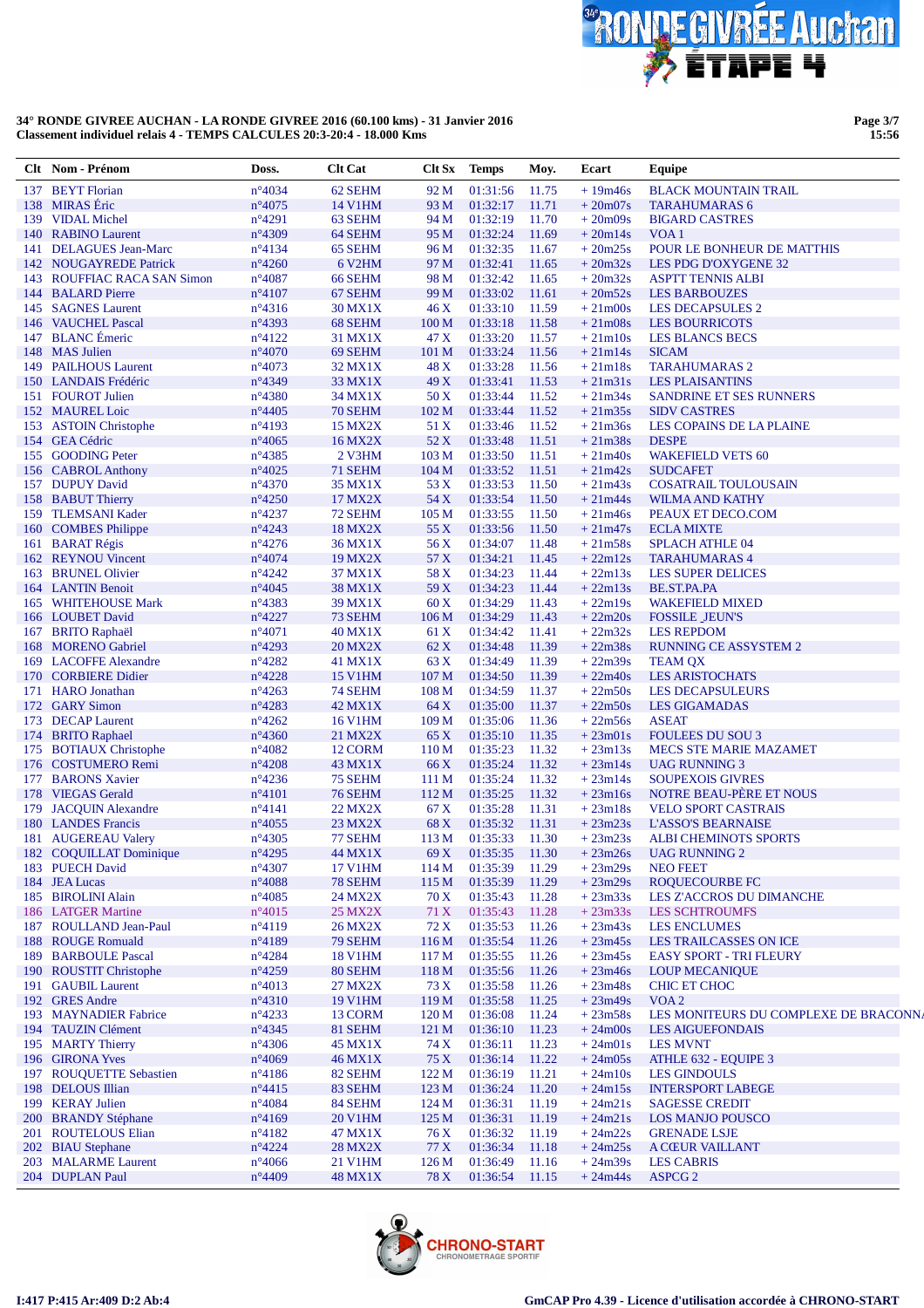

**Page 4/7 15:56**

|     | Clt Nom - Prénom                                  | Doss.                               | <b>Clt Cat</b>            | Clt Sx            | <b>Temps</b>         | Moy.           | Ecart                  | Equipe                                              |
|-----|---------------------------------------------------|-------------------------------------|---------------------------|-------------------|----------------------|----------------|------------------------|-----------------------------------------------------|
|     | 205 JANVIER Olivier                               | n°4394                              | <b>29 MX2X</b>            | 79 X              | 01:36:54             | 11.15          | $+24m44s$              | <b>SOY PAS PRESSAT</b>                              |
|     | 206 FONTANIE Christophe                           | $n^{\circ}4083$                     | 49 MX1X                   | 80 X              | 01:36:55             | 11.15          | $+24m45s$              | <b>TARAHUMARAS 3</b>                                |
|     | 207 POLLACK David                                 | $n^{\circ}4114$                     | <b>30 MX2X</b>            | 81 X              | 01:36:56             | 11.14          | $+24m47s$              | <b>AUTERIVE 4</b>                                   |
|     | 208 CAVAILLES Jérôme                              | $n^{\circ}4173$                     | <b>22 V1HM</b>            | 127 M             | 01:36:57             | 11.14          | $+24m47s$              | <b>TABLE RONDE MAZAMET</b><br><b>OPHRYS</b>         |
| 209 | <b>GUTKOWSKI Michael</b><br>210 BERGERET Timothee | $n^{\circ}$ 4337<br>$n^{\circ}4040$ | 50 MX1X<br>85 SEHM        | 82 X<br>128 M     | 01:36:59<br>01:36:59 | 11.14<br>11.14 | $+24m49s$<br>$+24m49s$ | <b>YACLETIJA</b>                                    |
| 211 | <b>GOURSSIES Cécile</b>                           | $n^{\circ}4241$                     | 31 MX2X                   | 83 X              | 01:37:01             | 11.13          | $+24m51s$              | <b>LES ROCKETS</b>                                  |
|     | 212 DESPLAS Marc                                  | $n^{\circ}4396$                     | 3 V3HM                    | 129 M             | 01:37:01             | 11.13          | $+24m52s$              | <b>MJC LES SALVAGES</b>                             |
|     | 213 FIORONI Antoine                               | n°4348                              | 51 MX1X                   | 84 X              | 01:37:02             | 11.13          | $+24m52s$              | <b>4 FANTASTIQUES</b>                               |
|     | 214 CEBOLLERO Stéphanie                           | $n^{\circ}4160$                     | 32 MX2X                   | 85 X              | 01:37:06             | 11.12          | $+24m56s$              | <b>RIVES DU TARN MIXTE</b>                          |
|     | 215 GINZE Cyprian                                 | $n^{\circ}4290$                     | 86 SEHM                   | 130 <sub>M</sub>  | 01:37:10             | 11.12          | $+25m00s$              | <b>GIN'Z PIRE J'EXPIRE</b>                          |
| 216 | <b>AMOROS</b> Christophe                          | $n^{\circ}4265$                     | 33 MX2X                   | 86 X              | 01:37:11             | 11.11          | $+25m01s$              | <b>AUTERIVE 3</b>                                   |
|     | 217 HILIC Sacha                                   | $n^{\circ}4238$                     | 23 V1HM                   | 131 M             | 01:37:13             | 11.11          | $+25m03s$              | <b>LES DERATES BIS</b>                              |
|     | 218 HUSY Alexandre                                | $n^{\circ}4251$                     | 14 CORM                   | 132 M             | 01:37:13             | 11.11          | $+25m03s$              | <b>VTEAM</b>                                        |
|     | 219 LALAQUE Jean Pierre                           | $n^{\circ}4256$                     | 34 MX2X                   | 87 X              | 01:37:15             | 11.11          | $+25m05s$              | <b>LES POSITIFS</b>                                 |
|     | 220 CAVAILLES Sébastien                           | $n^{\circ}4245$                     | 52 MX1X                   | 88 X              | 01:37:17             | 11.10          | $+25m07s$              | A-R TEAM                                            |
| 221 | <b>DAYDE Olivier</b>                              | $n^{\circ}4052$                     | 53 MX1X                   | 89 X              | 01:37:23             | 11.09          | $+25m13s$              | LA CASTRALBIGEOISE 2                                |
| 222 | <b>ARAZOLA Olivier</b><br>223 BLIN Herve          | $n^{\circ}4367$<br>$n^{\circ}4274$  | 24 V1HM<br><b>35 MX2X</b> | 133 M<br>90X      | 01:37:24<br>01:37:34 | 11.09<br>11.07 | $+25m15s$<br>$+25m24s$ | <b>INTERSPORT CASTRES</b><br><b>SPLACH ATHLE 02</b> |
|     | 224 GICQUIAU Frederic                             | n°4397                              | <b>25 V1HM</b>            | 134 M             | 01:37:35             | 11.07          | $+25m25s$              | <b>LES COPAINS D'ABORD</b>                          |
|     | 225 TERRINHA Marjorie                             | $n^{\circ}4273$                     | 1 VFF                     | 1F                | 01:37:36             | 11.07          | $+25m26s$              | <b>SPLACH ATHLE 01</b>                              |
|     | 226 JOLY Vincent                                  | $n^{\circ}4312$                     | <b>26 V1HM</b>            | 135 M             | 01:37:36             | 11.07          | $+25m26s$              | <b>MISSEGLE 2</b>                                   |
|     | 227 ESPIE Sandra                                  | $n^{\circ}4009$                     | 1 SEFF                    | 2F                | 01:37:37             | 11.06          | $+25m27s$              | <b>ALBI TRIATHLON FILLES</b>                        |
| 228 | <b>PASCAL Nicolas</b>                             | $n^{\circ}4146$                     | 87 SEHM                   | 136 M             | 01:37:39             | 11.06          | $+25m30s$              | LES DRAGIBUS DU SIDOBRE                             |
|     | 229 CORNIER Remi                                  | $n^{\circ}4212$                     | 54 MX1X                   | 91 X              | 01:37:40             | 11.06          | $+25m30s$              | <b>LES PETITS POIS</b>                              |
|     | 230 HADDADA Heidy                                 | $n^{\circ}4200$                     | <b>36 MX2X</b>            | 92 X              | 01:37:41             | 11.06          | $+25m31s$              | <b>LES WIN WIN</b>                                  |
|     | 231 MARTEAU Rémy                                  | $n^{\circ}4181$                     | 37 MX2X                   | 93 X              | 01:37:48             | 11.04          | $+25m39s$              | <b>LES 4 FANTASTIQUES</b>                           |
|     | 232 BIVER Christophe                              | $n^{\circ}4223$                     | 3 MX3X                    | 94 X              | 01:37:50             | 11.04          | $+25m40s$              | <b>LES DERATE</b>                                   |
|     | 233 BOURNIQUEL Frederic                           | $n^{\circ}$ 4384                    | 55 MX1X                   | 95 X              | 01:37:57             | 11.03          | $+25m47s$              | <b>CAMBOUNET 1</b>                                  |
|     | 234 BALLAND Mathieu                               | $n^{\circ}4062$                     | 56 MX1X                   | 96 X              | 01:37:58             | 11.02          | $+25m49s$              | <b>RAPOG ON THE GO</b>                              |
|     | 235 GRAS Jerome                                   | $n^{\circ}4412$                     | 88 SEHM                   | 137 M             | 01:38:04             | 11.01          | $+25m55s$              | <b>RODEZ TRIATHLON 12</b>                           |
|     | 236 PASSAGER Jean<br>237 AUSSENAC Stephane        | $n^{\circ}4099$<br>$n^{\circ}4404$  | 57 MX1X<br>58 MX1X        | 97 X<br>98 X      | 01:38:06<br>01:38:11 | 11.01<br>11.00 | $+25m56s$<br>$+26m02s$ | <b>SEPPICOOL</b><br><b>TOULOUSE TRI</b>             |
|     | 238 CHIDIAC Sami                                  | $n^{\circ}4217$                     | 89 SEHM                   | 138 M             | 01:38:12             | 11.00          | $+26m02s$              | <b>ASEAT LATELEC 1</b>                              |
|     | 239 CARRIERE Tony                                 | $n^{\circ}4096$                     | 59 MX1X                   | 99 X              | 01:38:19             | 10.99          | $+26m10s$              | <b>SEPPIKACHOU</b>                                  |
|     | 240 ALVES José                                    | $n^{\circ}4004$                     | <b>38 MX2X</b>            | $100\,\mathrm{X}$ | 01:38:21             | 10.98          | $+26m11s$              | <b>LES POCHES A VIN</b>                             |
|     | 241 PAQUIN Richard                                | $n^{\circ}4179$                     | 60 MX1X                   | 101 X             | 01:38:26             | 10.97          | $+26m16s$              | <b>CANTIE PROCESS INDUSTRIELS</b>                   |
|     | 242 MOLINIE Eric                                  | $n^{\circ}4410$                     | 61 MX1X                   | 102 X             | 01:38:38             | 10.95          | $+26m28s$              | LE C.A.F.                                           |
| 243 | <b>GRAS</b> Cécile                                | $n^{\circ}4354$                     | 2 SEFF                    | 3F                | 01:38:38             | 10.95          | $+26m29s$              | <b>LANTA2</b>                                       |
|     | 244 TOURNES Olivier                               | $n^{\circ}4196$                     | 39 MX2X                   | 103 X             | 01:38:43             | 10.94          | $+26m33s$              | <b>TRAILLEURS DU JAUR</b>                           |
| 245 | <b>TIMOTEI Philippe</b>                           | $n^{\circ}4118$                     | 15 CORM                   | 139 <sub>M</sub>  | 01:38:53             | 10.92          | $+26m43s$              | <b>ORANGE GIVREE</b>                                |
|     | 246 CAUQUIL Jean François                         | $n^{\circ}4289$                     | 62 MX1X                   | 104 X             | 01:39:11             | 10.89          | $+27m01s$              | <b>GRANIT PAYSAGES</b>                              |
|     | 247 BESSIERE Alexandre                            | $n^{\circ}4091$                     | 90 SEHM                   | 140 M             | 01:39:12             | 10.89          | $+27m02s$<br>$+27m02s$ | <b>TEAM CAPOU</b>                                   |
| 248 | <b>BIETTE Landry</b><br>249 MAINFROY Olivier      | $n^{\circ}4331$<br>$n^{\circ}4218$  | 91 SEHM<br>27 V1HM        | 141 M<br>142 M    | 01:39:12<br>01:39:16 | 10.89<br>10.88 | $+27m06s$              | <b>LES SUPER LANDRY</b><br><b>AUTERIVE 1</b>        |
|     | 250 LEDE Robin                                    | $n^{\circ}4165$                     | 16 CORM                   |                   | 143 M 01:39:17 10.88 |                | $+27m07s$              | <b>DLC RUNNER'S</b>                                 |
|     | 251 AUDEMARD Lucas                                | $n^{\circ}4216$                     | 63 MX1X                   | 105 X             | $01:39:17$ 10.88     |                | $+27m07s$              | <b>PANDEDEQUIPE</b>                                 |
|     | 252 GAUTIER Etienne                               | $n^{\circ}4187$                     | 64 MX1X                   | 106X              | 01:39:26             | 10.86          | $+27m16s$              | <b>LES INSOUCIANTS</b>                              |
|     | 253 FAGES Frédéric                                | $n^{\circ}4155$                     | 92 SEHM                   | 144 M             | 01:39:45             | 10.83          | $+27m35s$              | <b>TOUT FAIRE MATERIAUX ALBAN</b>                   |
|     | 254 PALERMO Pascal                                | $n^{\circ}4026$                     | <b>40 MX2X</b>            | 107 X             | 01:39:48             | 10.82          | $+27m38s$              | <b>LES 4 SAUCISSES</b>                              |
|     | 255 VALLORY Alain                                 | $n^{\circ}4067$                     | 93 SEHM                   | 145 M             | 01:39:52             | 10.82          | $+27m42s$              | LES LOULOUS DU BLOC                                 |
|     | 256 LAMOLY Frederic                               | $n^{\circ}4287$                     | 65 MX1X                   | 108 X             | 01:40:05             | 10.79          | $+27m55s$              | <b>DIABLE VERT</b>                                  |
|     | 257 CATALO Cyril                                  | $n^{\circ}4206$                     | 41 MX2X                   | 109X              | 01:40:08             | 10.79          | $+27m58s$              | <b>LA GRANDE VADROUILLE 2</b>                       |
|     | 258 RIAILLON Simon                                | $n^{\circ}4064$                     | 94 SEHM                   | 146 M             | 01:40:30             | 10.75          | $+28m20s$              | <b>COTE FLAMMES</b>                                 |
|     | 259 LOUBAT MOLINIER Patrick                       | $n^{\circ}4214$                     | <b>7 V2HM</b>             | 147 M             | 01:40:50             | 10.71          | $+28m40s$              | CGS 1                                               |
|     | 260 METGE Patrice<br>261 KEREMBELLEC Sébastien    | $n^{\circ}4126$<br>$n^{\circ}4129$  | 95 SEHM<br>96 SEHM        | 148 M<br>149 M    | 01:40:50<br>01:40:53 | 10.71<br>10.71 | $+28m40s$<br>$+28m43s$ | LA GRANDE VADROUILLE 1<br>PLUS 2 SPORTS II          |
|     | 262 FERRE Christophe                              | $n^{\circ}4226$                     | 66 MX1X                   | 110X              | 01:40:59             | 10.70          | $+28m49s$              | <b>COURIR AIGUEFONDE 1</b>                          |
|     | 263 JOUGLA Jullien                                | $n^{\circ}4086$                     | 67 MX1X                   | 111X              | 01:41:13             | 10.67          | $+29m03s$              | PEACE AND RUN                                       |
|     | 264 GONZALES Olivier                              | $n^{\circ}4368$                     | 97 SEHM                   | 150 <sub>M</sub>  | 01:41:17             | 10.66          | $+29m07s$              | <b>LES BARBUS</b>                                   |
|     | 265 VEAUTE Aurélien                               | $n^{\circ}$ 4334                    | 68 MX1X                   | 112X              | 01:41:21             | 10.66          | $+29m12s$              | AURE LES BRAS CASSES                                |
|     | 266 JOUVET Christophe                             | $n^{\circ}4332$                     | 69 MX1X                   | 113X              | 01:41:22             | 10.66          | $+29m12s$              | <b>ACFM</b>                                         |
|     | 267 MAS Nicolas                                   | $n^{\circ}4211$                     | 70 MX1X                   | 114X              | 01:41:27             | 10.65          | $+29m18s$              | <b>ASPF LE CARLA</b>                                |
|     | 268 HERAIL Virginie                               | n°4324                              | 2 VFF                     | 4F                | 01:41:30             | 10.64          | $+29m21s$              | LES GENS BONS CUITS DE LACAUNE                      |
|     | 269 RAMOS Carlos                                  | $n^{\circ}4003$                     | 28 V1HM                   | 151 M             | 01:41:31             | 10.64          | $+29m21s$              | LES GIVRES DU LAC                                   |
|     | 270 PIERQUIN Francis                              | $n^{\circ}4053$                     | 98 SEHM                   | 152 M             | 01:41:48             | 10.61          | $+29m38s$              | LES VILAINS PAS BEAUX                               |
|     | 271 CABROL Sebastien                              | $n^{\circ}4103$                     | 99 SEHM                   | 153M              | 01:41:49             | 10.61          | $+29m39s$              | <b>GR VIN</b>                                       |
|     | 272 GROS Serge                                    | $n^{\circ}4372$                     | 42 MX2X                   | 115X              | 01:41:59             | 10.59          | $+29m50s$              | <b>CENTURY 21 CASTRES</b>                           |

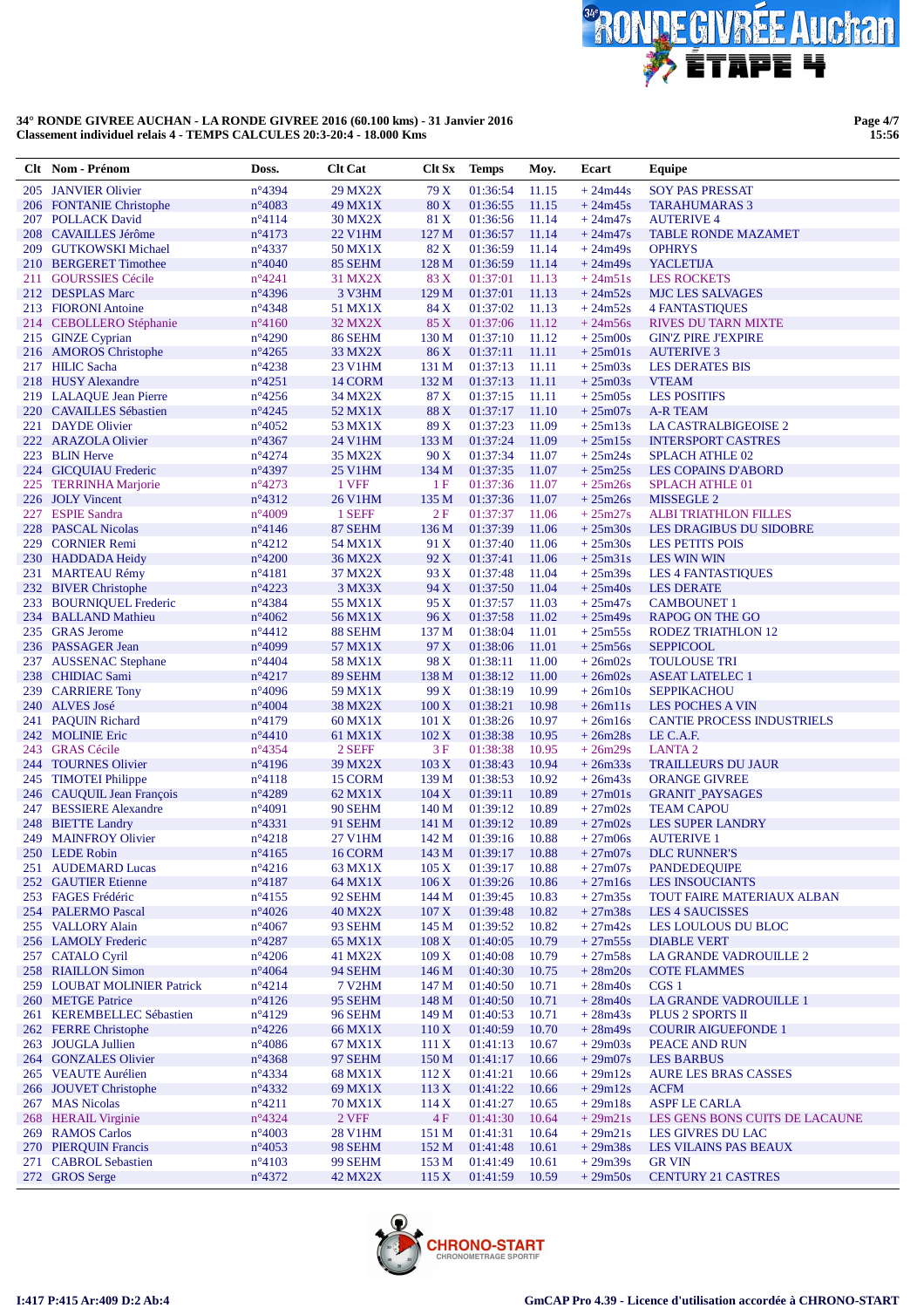

**Page 5/7 15:56**

|            | Clt Nom - Prénom                                  | Doss.                              | <b>Clt Cat</b>             | Clt Sx Temps             |                      | Moy.           | Ecart                  | <b>Equipe</b>                                  |
|------------|---------------------------------------------------|------------------------------------|----------------------------|--------------------------|----------------------|----------------|------------------------|------------------------------------------------|
|            | 273 GASPAROUX Jerome                              | $n^{\circ}4194$                    | 17 CORM                    | 154 M                    | 01:42:05             | 10.58          | $+29m55s$              | <b>LES PEP'S 2</b>                             |
|            | 274 DURAND Patrick                                | $n^{\circ}4328$                    | 4 V3HM                     | 155 M                    | 01:42:08             | 10.58          | $+29m58s$              | LES VIEUX GENS BONS DE LACAUNE                 |
|            | 275 CHESSE Patrick                                | $n^{\circ}4204$                    | <b>100 SEHM</b>            | 156M                     | 01:42:15             | 10.56          | $+30m05s$              | <b>LES BAOUSSIENS</b>                          |
|            | 276 PARDO CASADO Guillaume                        | $n^{\circ}4012$                    | <b>71 MX1X</b>             | 116X                     | 01:42:26             | 10.54          | $+30m16s$              | <b>PREMIERE RONDE</b>                          |
| 277        | <b>MILLAVET Pierre</b>                            | n°4239                             | 72 MX1X                    | 117X                     | 01:42:34             | 10.53          | $+30m24s$              | <b>LES BAZOUS</b>                              |
|            | 278 MONDOLY Pierre                                | $n^{\circ}4230$                    | <b>101 SEHM</b>            | 157 M                    | 01:42:35             | 10.53          | $+30m25s$              | ON VATOUS LES GIVRER!                          |
| 279        | <b>ALLEGRE CORTIER Laurent</b>                    | $n^{\circ}4203$                    | 73 MX1X                    | 118X                     | 01:42:35             | 10.53          | $+30m26s$              | <b>TROTTEUR D'EN LAURE 4</b>                   |
|            | 280 PERISSE Pascal                                | $n^{\circ}4401$                    | 29 V1HM                    | 158 M                    | 01:42:36             | 10.53          | $+30m26s$              | <b>LES TONTONS COUREURS</b>                    |
|            | 281 JAUZION Jérôme<br>282 GAMEZ Jean André        | $n^{\circ}4144$<br>$n^{\circ}4249$ | 74 MX1X<br><b>102 SEHM</b> | 119X<br>159 <sub>M</sub> | 01:42:37<br>01:42:39 | 10.52<br>10.52 | $+30m28s$<br>$+30m29s$ | <b>LES PADAWANS</b><br><b>ASEAT LATELEC 2</b>  |
|            | 283 DEVIC Tatiana                                 | $n^{\circ}4323$                    | 3 SEFF                     | 5F                       | 01:42:40             | 10.52          | $+30m30s$              | LES GENS BONS BLANCS DE LACAUNE                |
|            | 284 RIOU Geoffroy                                 | $n^{\circ}4136$                    | <b>103 SEHM</b>            | 160 M                    | 01:42:41             | 10.52          | $+30m31s$              | <b>LES PAUPIETTES</b>                          |
|            | 285 PRAGNERE Pascal                               | $n^{\circ}4078$                    | <b>75 MX1X</b>             | 120X                     | 01:42:44             | 10.51          | $+30m34s$              | <b>AMATEURS DE GIVRE</b>                       |
|            | 286 ASSEMAT Sébastien                             | n°4019                             | <b>76 MX1X</b>             | 121 X                    | 01:42:46             | 10.51          | $+30m36s$              | <b>BRASSAC AUTO</b>                            |
|            | 287 GAFFIE Christophe                             | $n^{\circ}4170$                    | <b>104 SEHM</b>            | 161 <sub>M</sub>         | 01:42:47             | 10.51          | $+30m37s$              | <b>LES MISTERS FREEZES</b>                     |
|            | 288 SALVAN Nicolas                                | $n^{\circ}4362$                    | <b>105 SEHM</b>            | 162 M                    | 01:42:49             | 10.51          | $+30m39s$              | <b>TEAM DU MOORE</b>                           |
|            | 289 MAUREL Franck                                 | $n^{\circ}4137$                    | 77 MX1X                    | 122 X                    | 01:42:57             | 10.49          | $+30m47s$              | <b>POUPILS ATLETIC CLUB 2</b>                  |
|            | 290 BASSI Joelle                                  | n°4279                             | 3 VFF                      | 6F                       | 01:43:08             | 10.47          | $+30m58s$              | <b>LES ARIEGEOISES</b>                         |
|            | 291 LAFONT Franck                                 | $n^{\circ}4022$                    | <b>106 SEHM</b>            | 163 M                    | 01:43:08             | 10.47          | $+30m58s$              | <b>LES DISJONCTES</b>                          |
|            | 292 TAURIAC Marie Christine                       | $n^{\circ}4115$                    | 4 VFF                      | 7F                       | 01:43:18             | 10.46          | $+31m08s$              | <b>LES PIPELETTES</b>                          |
| 293        | <b>TRIQUET Raphaël</b>                            | $n^{\circ}4112$                    | <b>107 SEHM</b>            | 164M                     | 01:43:18             | 10.46          | $+31m09s$              | <b>LES KIPS</b>                                |
|            | 294 MASSENET Benoît                               | $n^{\circ}$ 4338                   | <b>108 SEHM</b>            | 165 M                    | 01:43:22             | 10.45          | $+31m12s$              | LES FORTES TÊTES                               |
|            | 295 MARAVAL Thomas<br>296 COUSINIE Cédric         | $n^{\circ}4124$<br>$n^{\circ}4151$ | 43 MX2X<br><b>109 SEHM</b> | 123X<br>166 <sub>M</sub> | 01:43:34<br>01:43:37 | 10.43<br>10.42 | $+31m24s$<br>$+31m27s$ | <b>MARAVAL AND CO</b><br><b>EN FAMILLE</b>     |
|            | 297 VANDJEE David                                 | $n^{\circ}4358$                    | <b>110 SEHM</b>            | 167 <sub>M</sub>         | 01:43:37             | 10.42          | $+31m27s$              | <b>LES ECLOPES</b>                             |
|            | 298 DUPLAN Valerie                                | $n^{\circ}4408$                    | <b>78 MX1X</b>             | 124X                     | 01:43:43             | 10.41          | $+31m33s$              | <b>ASPCG 1</b>                                 |
|            | 299 SANCHEZ Régis                                 | $n^{\circ}4080$                    | <b>111 SEHM</b>            | 168 M                    | 01:43:45             | 10.41          | $+31m36s$              | "LES ""BOIT SANS SOIF"""                       |
|            | 300 DURAND Frederic                               | $n^{\circ}4010$                    | 79 MX1X                    | 125X                     | 01:44:03             | 10.38          | $+31m53s$              | <b>VINDU LAPHI</b>                             |
| 301        | <b>BOWERS Elizabeth</b>                           | $n^{\circ}4029$                    | 5 VFF                      | <b>8F</b>                | 01:44:12             | 10.37          | $+32m02s$              | <b>LES POULINETTES</b>                         |
|            | 302 PERILLOUS Corinne                             | $n^{\circ}4054$                    | <b>80 MX1X</b>             | 126X                     | 01:44:34             | 10.33          | $+32m24s$              | <b>LES 4 GIVRES</b>                            |
|            | 303 CARRERE Christophe                            | $n^{\circ}4090$                    | <b>30 V1HM</b>             | 169 <sub>M</sub>         | 01:44:41             | 10.32          | $+32m31s$              | <b>LES BERLINGOTS GIVRES</b>                   |
|            | 304 VIAULE Sylvain                                | $n^{\circ}4213$                    | 8 V <sub>2</sub> HM        | 170 <sub>M</sub>         | 01:44:50             | 10.30          | $+32m40s$              | <b>OMSJ LOISIRS</b>                            |
|            | 305 AMBLARD Laurent                               | $n^{\circ}$ 4387                   | 81 MX1X                    | 127 <sub>X</sub>         | 01:44:50             | 10.30          | $+32m41s$              | <b>VIVEMENT LA BIERE!</b>                      |
|            | 306 TISSIER Sylvain                               | $n^{\circ}4116$                    | 31 V1HM                    | 171 M                    | 01:44:52             | 10.30          | $+32m42s$              | <b>LES SARDINES</b>                            |
| 307        | <b>ROBERT Nathalie</b>                            | $n^{\circ}4392$                    | 44 MX2X                    | 128 X                    | 01:45:04             | 10.28          | $+32m54s$              | <b>LES PIEDS LURONS</b>                        |
| 308        | <b>CUNHA Armando</b>                              | n°4304                             | <b>112 SEHM</b>            | 172 M                    | 01:45:15             | 10.26          | $+33m05s$              | AUCHAN TOULOUSE CAPTRAIL                       |
|            | 309 PICCO Eric<br>310 FALCOU Nicolas              | $n^{\circ}4037$<br>$n^{\circ}4159$ | 82 MX1X<br>18 CORM         | 129X<br>173 M            | 01:45:19<br>01:45:20 | 10.26<br>10.25 | $+33m09s$<br>$+33m10s$ | <b>OCTOPUS</b><br><b>SOLUTEA</b>               |
|            | 311 PREVOST Magali                                | $n^{\circ}4049$                    | 4 SEFF                     | 9F                       | 01:45:25             | 10.25          | $+33m15s$              | Ô FILLES DE L'EAU                              |
|            | 312 PFREZOULS Michel                              | $n^{\circ}4376$                    | <b>9 V2HM</b>              | 174 M                    | 01:45:29             | 10.24          | $+33m20s$              | LES V2 DES RIVES DU TARN                       |
|            | 313 THEPIN Dominique                              | $n^{\circ}4240$                    | <b>113 SEHM</b>            | 175 M                    | 01:45:35             | 10.23          | $+33m25s$              | <b>MJC SAINT BAUDILLE</b>                      |
|            | 314 CHAMPIOT Warren                               | $n^{\circ}4166$                    | 83 MX1X                    | 130 X                    | 01:46:14             | 10.17          | $+34m05s$              | LES SOURCIERS SANS SOUCIS                      |
|            | 315 LAVAL Gilles                                  | $n^{\circ}4195$                    | <b>114 SEHM</b>            | 176M                     | 01:46:40             | 10.13          | $+34m30s$              | <b>IT'S ACTIV</b>                              |
|            | 316 BALASTEGUI Eric                               | $n^{\circ}4252$                    | 32 V1HM                    | 177 M                    | 01:46:46             | 10.12          | $+34m36s$              | <b>MAIRIE DE CASTRES</b>                       |
|            | 317 RAYSSAC Cathy                                 | $n^{\circ}$ 4346                   | 6 VFF                      | 10F                      | 01:46:51             | 10.11          | $+34m41s$              | <b>EASYSPORT 1</b>                             |
|            | 318 PICOU Gilles                                  | $n^{\circ}4294$                    | 19 CORM                    | 178 M                    | 01:46:52 10.11       |                | $+34m42s$              | SIREA 2                                        |
|            | 319 CAZALS Nathalie                               | $n^{\circ}4378$                    | 84 MX1X                    | 131 X                    | 01:47:00             | 10.09          | $+34m50s$              | MISSEGLE 5                                     |
|            | 320 BOMPAS Jerome                                 | $n^{\circ}4270$                    | <b>115 SEHM</b>            | 179 M                    | 01:47:03             | 10.09          | $+34m53s$              | <b>BBBM</b>                                    |
| 321<br>322 | <b>MACAUX Céline</b><br><b>RABINAULT Philippe</b> | $n^{\circ}4369$<br>$n^{\circ}4147$ | 85 MX1X                    | 132 X<br>133X            | 01:47:33<br>01:47:35 | 10.04<br>10.04 | $+35m24s$<br>$+35m25s$ | LES 4 LANDAIS FANTASTIQUES<br><b>LES SAGES</b> |
|            | 323 CALAMOTE Antoine                              | $n^{\circ}4253$                    | 86 MX1X<br>45 MX2X         | 134 X                    | 01:47:37             | 10.04          | $+35m28s$              | <b>COURIR AIGUEFONDE 2</b>                     |
|            | 324 DUCRUET Florent                               | $n^{\circ}4001$                    | 5 V3HM                     | 180 M                    | 01:47:55             | 10.01          | $+35m45s$              | <b>LES ANCIENS BOLIDES</b>                     |
|            | 325 BERTRAND Jérémy                               | $n^{\circ}4076$                    | 46 MX2X                    | 135X                     | 01:47:55             | 10.01          | $+35m46s$              | <b>ATTENDEZ-NOUS</b>                           |
|            | 326 PLANCADE Valery                               | $n^{\circ}4046$                    | 33 V1HM                    | 181 M                    | 01:47:57             | 10.01          | $+35m47s$              | <b>LES NOUNOURS</b>                            |
|            | 327 BRAUD Michael                                 | $n^{\circ}4178$                    | <b>116 SEHM</b>            | 182 M                    | 01:48:03             | 10.00          | $+35m54s$              | <b>LES TORTUES 81</b>                          |
|            | 328 PEDUSSAULT Stephane                           | $n^{\circ}4017$                    | 87 MX1X                    | 136X                     | 01:48:08             | 9.99           | $+35m58s$              | <b>ELIYA</b>                                   |
|            | 329 CELARIES Marie-Julie                          | n°4389                             | <b>88 MX1X</b>             | 137 <sub>X</sub>         | 01:48:11             | 9.98           | $+36m01s$              | <b>PIZZA VROUM</b>                             |
|            | 330 ESCLUSA Sébastien                             | $n^{\circ}4140$                    | <b>117 SEHM</b>            | 183 M                    | 01:48:15             | 9.98           | $+36m05s$              | <b>AOC VENES</b>                               |
|            | 331 RUPI Gianluca                                 | $n^{\circ}4303$                    | 47 MX2X                    | 138X                     | 01:48:47             | 9.93           | $+36m37s$              | <b>AUCHAN CASTRES 3</b>                        |
|            | 332 DONNADILLE Ghislain                           | $n^{\circ}4143$                    | 89 MX1X                    | 139X                     | 01:48:52             | 9.92           | $+36m42s$              | MULTISPORTS MONTREDON                          |
|            | 333 MOKRANE Pascal                                | $n^{\circ}4339$                    | 90 MX1X                    | 140 X                    | 01:49:05             | 9.90           | $+36m55s$              | <b>AUTERIVE 2</b>                              |
| 334        | <b>BARTHE Virginie</b>                            | $n^{\circ}4095$                    | 5 SEFF                     | 11F                      | 01:49:11             | 9.89           | $+37m02s$              | <b>SEPPIPELETTES</b>                           |
|            | 335 COUREAU Jean-Michel<br>336 CABALLERO Eric     | $n^{\circ}4321$<br>$n^{\circ}4281$ | 91 MX1X<br><b>118 SEHM</b> | 141 X<br>184 M           | 01:49:28<br>01:49:29 | 9.87<br>9.87   | $+37m18s$<br>$+37m19s$ | LES CHEVALIERS GAMBETTES<br><b>CEZA BCMS</b>   |
| 337        | <b>TARDIF Stephanie</b>                           | $n^{\circ}4210$                    | $7\,\mathrm{VFF}$          | 12F                      | 01:49:32             | 9.86           | $+37m23s$              | ASPF LES SITTELLES DU CARLA                    |
|            | 338 MAUREL Pascal                                 | $n^{\circ}4406$                    | <b>10 V2HM</b>             | 185 M                    | 01:49:42             | 9.85           | $+37m33s$              | <b>LES INCONNUS</b>                            |
|            | 339 PERE Pierre                                   | $n^{\circ}4113$                    | 92 MX1X                    | 142X                     | 01:49:56             | 9.82           | $+37m46s$              | LES MA-MAU-GUI-PI                              |
|            | 340 MOREAU Stéphane                               | $n^{\circ}4317$                    | 119 SEHM                   | 186 M                    | 01:49:57             | 9.82           | $+37m47s$              | LES DECAPSULES 3                               |

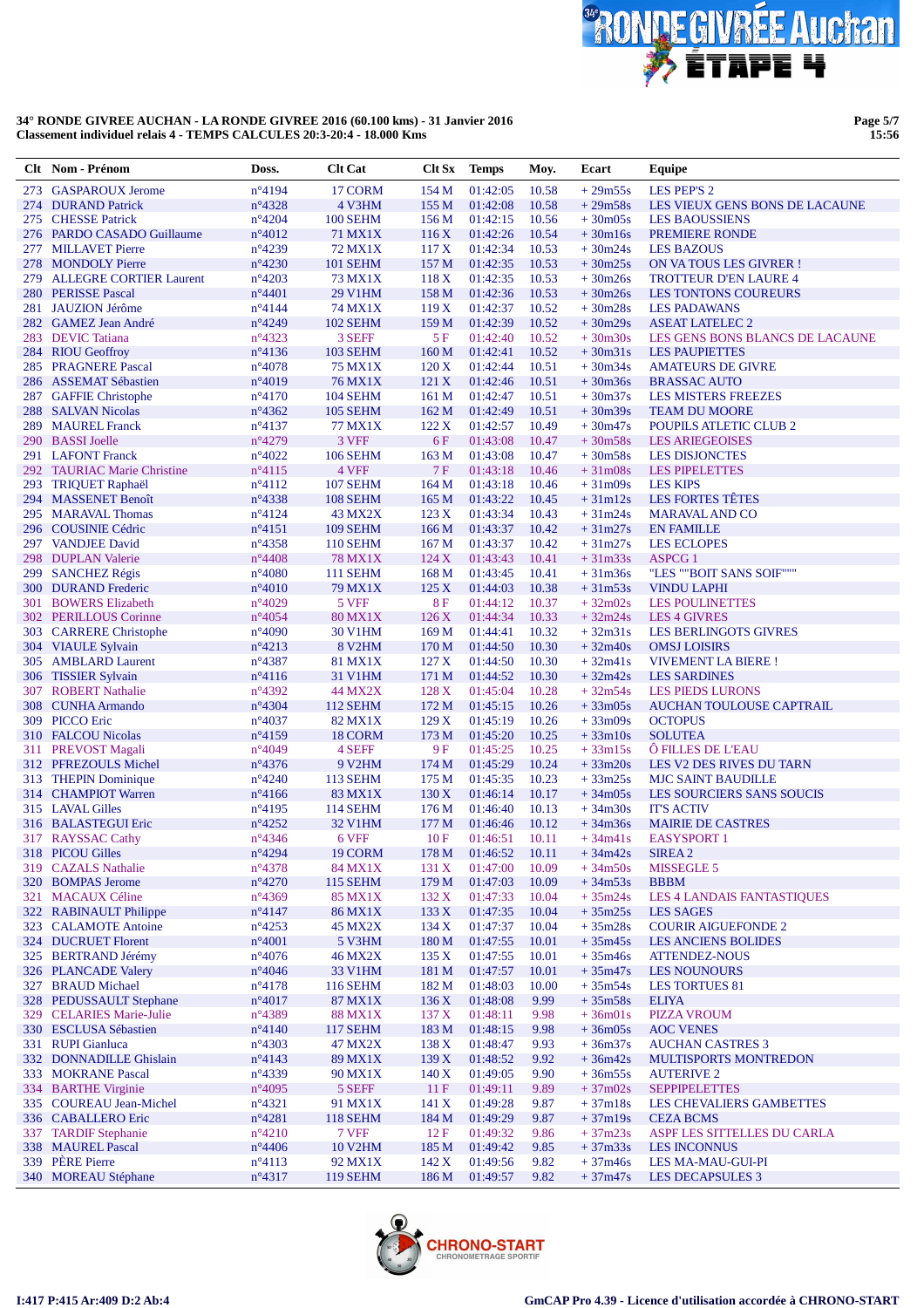

**Page 6/7 15:56**

|     | Clt Nom - Prénom                                 | Doss.                               | <b>Clt Cat</b>             | Clt Sx           | <b>Temps</b>         | Moy.         | Ecart                  | Equipe                                                  |
|-----|--------------------------------------------------|-------------------------------------|----------------------------|------------------|----------------------|--------------|------------------------|---------------------------------------------------------|
| 341 | <b>FOURNAISE</b> Frederic                        | $n^{\circ}4288$                     | <b>120 SEHM</b>            | 187 M            | 01:49:57             | 9.82         | $+37m47s$              | LES 3 MOUSQUETAIRES (+1)                                |
|     | 342 BAUTE Pierre                                 | $n^{\circ}4016$                     | 121 SEHM                   | 188 M            | 01:50:09             | 9.80         | $+38m00s$              | <b>CHALUBALU</b>                                        |
|     | 343 DUHEN Frédéric                               | $n^{\circ}4148$                     | 93 MX1X                    | 143X             | 01:50:43             | 9.75         | $+38m34s$              | <b>LES RONCHONS</b>                                     |
|     | 344 LE BESC Nicolas                              | $n^{\circ}4094$                     | 94 MX1X                    | 144X             | 01:50:54             | 9.74         | $+38m44s$              | <b>SEPPEANUTS</b>                                       |
|     | 345 REMOND Pascal                                | $n^{\circ}4234$                     | 4 MX3X                     | 145 X            | 01:50:56             | 9.74         | $+38m46s$              | <b>LES JUMPAMO</b>                                      |
|     | 346 DOUCHIN Nicolas                              | $n^{\circ}4006$                     | 20 CORM                    | 189 M            | 01:50:58             | 9.73         | $+38m48s$              | <b>LES 4 SYNTHETIQUES</b>                               |
| 347 | <b>MARTINEZ Alexandre</b>                        | $n^{\circ}4142$                     | 122 SEHM                   | 190 <sub>M</sub> | 01:51:00             | 9.73         | $+38m50s$              | LES RENARDS DU TAM                                      |
|     | 348 DUFLOS Yann                                  | $n^{\circ}4059$                     | 123 SEHM                   | 191 M            | 01:51:01             | 9.73         | $+38m51s$              | <b>LA FAMILIA_CO</b>                                    |
|     | 349 MARTI Xavier                                 | $n^{\circ}4319$                     | 124 SEHM                   | 192 M            | 01:51:04             | 9.72         | $+38m54s$              | <b>CLEMENCE POUR LA VIE</b>                             |
| 350 | <b>TISSEYRE Laurent</b>                          | $n^{\circ}4018$                     | 5 MX3X                     | 146X             | 01:51:11             | 9.71         | $+39m01s$              | <b>LES CITRONS GIVRES</b>                               |
|     | 351 SAVIGNY Jean Marie<br>352 AZAIS Frédéric     | $n^{\circ}4197$<br>$n^{\circ}$ 4336 | 125 SEHM<br><b>48 MX2X</b> | 193 M<br>147X    | 01:51:17<br>01:51:19 | 9.71<br>9.70 | $+39m07s$<br>$+39m09s$ | <b>LES JACQUEMARTS</b><br>F2M2                          |
|     | 353 HEMBERT Sébastien                            | $n^{\circ}4353$                     | 126 SEHM                   | 194 M            | 01:51:22             | 9.70         | $+39m13s$              | <b>LANTA1</b>                                           |
|     | 354 JULIEN Pierre                                | $n^{\circ}4139$                     | 49 MX2X                    | 148 X            | 01:51:24             | 9.70         | $+39m14s$              | <b>LES LABRUZETOLS</b>                                  |
|     | 355 CHAMBEROT Christelle                         | $n^{\circ}4340$                     | 6 MX3X                     | 149X             | 01:51:25             | 9.69         | $+39m15s$              | <b>LES SEVENTIES GIVRES</b>                             |
|     | 356 REBULLIDA Ghislaine                          | $n^{\circ}4051$                     | 6 SEFF                     | 13F              | 01:51:36             | 9.68         | $+39m26s$              | <b>LES RALEUSES</b>                                     |
|     | 357 COSSON Daniel                                | $n^{\circ}4110$                     | 95 MX1X                    | 150X             | 01:51:38             | 9.68         | $+39m28s$              | <b>TROTTEUR D'EN LAURE 1</b>                            |
|     | 358 VINAS Marie                                  | $n^{\circ}4063$                     | 7 SEFF                     | 14F              | 01:51:40             | 9.67         | $+39m30s$              | <b>FFSM</b>                                             |
|     | 359 ROCHOY Sébastien                             | $n^{\circ}4244$                     | 127 SEHM                   | 195 <sub>M</sub> | 01:51:44             | 9.67         | $+39m34s$              | <b>LES MACARONS 81</b>                                  |
|     | 360 BELINGAND Cyril                              | $n^{\circ}4158$                     | 21 CORM                    | 196 M            | 01:51:56             | 9.65         | $+39m46s$              | <b>LES POUSS'IN RUNNERS</b>                             |
|     | 361 CORDOMI Nicolas                              | $n^{\circ}4255$                     | 128 SEHM                   | 197 M            | 01:52:10             | 9.63         | $+40m00s$              | <b>FAON TEAM</b>                                        |
|     | 362 ETIENNE Benedicte                            | $n^{\circ}4043$                     | <b>7 MX3X</b>              | 151X             | 01:52:21             | 9.61         | $+40m12s$              | THE 70'S TEAM                                           |
|     | 363 GASPARD Alain                                | $n^{\circ}4411$                     | 50 MX2X                    | 152X             | 01:52:49             | 9.57         | $+40m39s$              | <b>TEAM ZEBULETTE</b>                                   |
|     | 364 FRADIN Charlotte                             | $n^{\circ}4117$                     | 51 MX2X                    | 153X             | 01:53:04             | 9.55         | $+40m54s$              | <b>LES FAUX WINNERS</b>                                 |
|     | 365 BRUNAUD Pierre                               | $n^{\circ}$ 4386                    | 96 MX1X                    | 154X             | 01:53:39             | 9.50         | $+41m29s$              | <b>OCTOPUS 2</b>                                        |
|     | 366 CAVAILLE Jean-Louis                          | $n^{\circ}4347$                     | 129 SEHM                   | 198 M            | 01:54:03             | 9.47         | $+41m53s$              | <b>SPIRIDON FAMILLIE</b>                                |
|     | 367 PEUBLE Yannick                               | $n^{\circ}4138$                     | 97 MX1X                    | 155X             | 01:54:08             | 9.46         | $+41m58s$              | <b>LES ZINCONNUS</b>                                    |
| 369 | 368 RIDAO Mathieu<br><b>REY Didier</b>           | $n^{\circ}4232$<br>$n^{\circ}4183$  | 98 MX1X<br><b>8 MX3X</b>   | 156X<br>157 X    | 01:54:08<br>01:54:19 | 9.46<br>9.45 | $+41m59s$<br>$+42m09s$ | <b>LES CŒURS DE GLACE</b><br><b>ASPF DIAMANT</b>        |
|     | 370 VILLENEUVE Jerome                            | $n^{\circ}4098$                     | 99 MX1X                    | 158 X            | 01:54:21             | 9.45         | $+42m11s$              | <b>SEPPICAGLACE</b>                                     |
| 371 | <b>RODRIGUEZ Xavier</b>                          | $n^{\circ}4125$                     | 100 MX1X                   | 159X             | 01:54:38             | 9.42         | $+42m28s$              | <b>CLUB CANIN FRONTON</b>                               |
|     | 372 BERTHOD Jérémie                              | $n^{\circ}4377$                     | 9 MX3X                     | 160X             | 01:54:42             | 9.42         | $+42m33s$              | <b>TEAM GALINIER</b>                                    |
|     | 373 CAMARAT Thomas                               | $n^{\circ}4373$                     | <b>130 SEHM</b>            | 199 M            | 01:54:45             | 9.41         | $+42m36s$              | <b>SOCIETE GENERALE</b>                                 |
|     | 374 LESAGE Geoffroy                              | $n^{\circ}4246$                     | <b>131 SEHM</b>            | 200 <sub>M</sub> | 01:54:57             | 9.40         | $+42m47s$              | <b>SANSON: LE REVEIL DE LA FORCE</b>                    |
|     | 375 SOULIE Gérard                                | $n^{\circ}4172$                     | 10 MX3X                    | 161 X            | 01:55:05             | 9.38         | $+42m55s$              | <b>AFCF</b>                                             |
|     | 376 GROY Isabelle                                | $n^{\circ}4296$                     | 101 MX1X                   | 162 X            | 01:55:05             | 9.38         | $+42m56s$              | 1 FILLE 3 GAS                                           |
|     | 377 MARCOU Nicolas                               | $n^{\circ}4403$                     | 132 SEHM                   | 201 M            | 01:55:29             | 9.35         | $+43m20s$              | TR 130 CASTRES 2                                        |
| 378 | <b>PAULIN Michel</b>                             | $n^{\circ}4121$                     | 133 SEHM                   | 202 M            | 01:55:33             | 9.35         | $+43m24s$              | LES ALECLAUMICALA                                       |
|     | 379 LEFLOCH Romain                               | $n^{\circ}4100$                     | 52 MX2X                    | 163 X            | 01:55:39             | 9.34         | $+43m29s$              | <b>SEPPICURIENS</b>                                     |
|     | 380 THOMIERES Patrick                            | $n^{\circ}4302$                     | 34 V1HM                    | 203 <sub>M</sub> | 01:55:46             | 9.33         | $+43m37s$              | <b>AUCHAN CASTRES 2</b>                                 |
| 381 | <b>JEANNEROT Alain</b>                           | $n^{\circ}4298$                     | 134 SEHM                   | 204 M            | 01:56:01             | 9.31         | $+43m52s$              | <b>POFIVAJE</b>                                         |
|     | 382 DUFOUR Pascal                                | $n^{\circ}4104$                     | 53 MX2X                    | 164X             | 01:56:14             | 9.29         | $+44m04s$              | <b>SALON SPORT TIF</b>                                  |
|     | 383 BIAIS Sabine                                 | $n^{\circ}4060$                     | 22 CORM                    | 205 M            | 01:56:33             | 9.27         | $+44m23s$              | <b>LES GIVRES PIERRE FABRE</b>                          |
|     | 384 CESSAL Véronique<br>385 LARROUGUERE Stéphane | $n^{\circ}4300$<br>$n^{\circ}4068$  | 11 MX3X<br>102 MX1X        | 165 X<br>166X    | 01:57:16<br>01:57:20 | 9.21<br>9.20 | $+45m06s$<br>$+45m11s$ | <b>DID ET SES 3 VAUREENNES</b><br><b>LES LONGAGIENS</b> |
|     | 386 BARTHELEMY Jerome                            | $n^{\circ}4111$                     | <b>135 SEHM</b>            |                  | 206 M 01:57:23       | 9.20         |                        | $+45m13s$ TROTTEUR D'EN LAURE 2                         |
|     | 387 FAURE Bertrand                               | $n^{\circ}4390$                     | <b>136 SEHM</b>            | 207 M            | 01:57:24             | 9.20         | $+45m15s$              | LES COUREURS DU SWAG                                    |
|     | 388 SANCHEZ Benjamin                             | $n^{\circ}4342$                     | 137 SEHM                   | 208 M            | 01:57:37             | 9.18         | $+45m27s$              | <b>TROMPETTES TARNAISES</b>                             |
|     | 389 CONFESSON Marc                               | $n^{\circ}4355$                     | 103 MX1X                   | 167 X            | 01:57:43             | 9.18         | $+45m33s$              | <b>LANTA3</b>                                           |
|     | 390 BENASSI Nicolas                              | $n^{\circ}4050$                     | 138 SEHM                   | 209 M            | 01:57:51             | 9.16         | $+45m42s$              | <b>CERFRANCE</b>                                        |
|     | 391 CABRIT Alain                                 | $n^{\circ}4108$                     | 11 V2HM                    | 210 M            | 01:58:09             | 9.14         | $+45m59s$              | <b>LA JAVA BLEUE 1</b>                                  |
|     | 392 BRASSIER Christophe                          | $n^{\circ}4190$                     | 139 SEHM                   | 211 M            | 01:58:31             | 9.11         | $+46m21s$              | POMPIER DORNHA                                          |
|     | 393 CASTADERE Jean Marc                          | $n^{\circ}4275$                     | 12 MX3X                    | 168X             | 01:58:42             | 9.10         | $+46m32s$              | SPLACH ATHLE 03 - LES CASTAFIORE                        |
|     | 394 SEIGNEURIC David                             | $n^{\circ}4127$                     | <b>140 SEHM</b>            | 212 M            | 01:58:53             | 9.08         | $+46m44s$              | <b>LES BONOBOS</b>                                      |
|     | 395 DUPEYRON Marc                                | $n^{\circ}4231$                     | <b>12 V2HM</b>             | 213 M            | 01:59:11             | 9.06         | $+47m01s$              | LES AMIS DE LA RAMEE                                    |
|     | 396 CULIE Yolande                                | n°4327                              | 8 VFF                      | 15F              | 02:01:12             | 8.91         | $+49m02s$              | LES GENS BONS FUMES DE LACAUNE                          |
|     | 397 TAILLADES Carole                             | $n^{\circ}$ 4363                    | 13 MX3X                    | 169X             | 02:02:07             | 8.84         | $+49m57s$              | AND ZE WINNER IS                                        |
|     | 398 STUDER Christian<br>399 BARTHES Delphine     | $n^{\circ}4278$                     | <b>141 SEHM</b>            | 214 M            | 02:03:02<br>02:03:12 | 8.78         | $+50m53s$<br>$+51m02s$ | <b>SPLACH ATHLE 06</b><br><b>LES DECAPSULETTES</b>      |
|     | 400 DION Carole                                  | $n^{\circ}4314$<br>$n^{\circ}4105$  | 8 SEFF<br>104 MX1X         | 16F<br>170X      | 02:03:35             | 8.77<br>8.74 | $+51m25s$              | <b>GRENADE JJDN</b>                                     |
|     | 401 BORIE Arnaud                                 | $n^{\circ}4157$                     | 105 MX1X                   | 171 X            | 02:04:41             | 8.66         | $+52m32s$              | <b>LES 4 ASTROFFS</b>                                   |
|     | 402 CLATOT Sophie                                | $n^{\circ}4128$                     | 14 MX3X                    | 172 X            | 02:07:15             | 8.49         | $+55m05s$              | GUILLAUME ET SES DRÔLES DE DAMES                        |
|     | 403 HORTALA Monique                              | $n^{\circ}4261$                     | 15 MX3X                    | 173 X            | 02:08:09             | 8.43         | $+56$ m $00s$          | FIFI ET SES VAUREENNES                                  |
|     | 404 BESSIERES Isabelle                           | $n^{\circ}4106$                     | 106 MX1X                   | 174X             | 02:08:46             | 8.39         | $+56m36s$              | <b>GRENADE BTVI</b>                                     |
|     | 405 MIQUEL Sylvie                                | $n^{\circ}4041$                     | 107 MX1X                   | 175 X            | 02:09:10             | 8.36         | $+57 \text{m}$ 00s     | <b>LES BALADINS</b>                                     |
|     | 406 ESPITALIER Philippe                          | $n^{\circ}4120$                     | 142 SEHM                   | 215 M            | 02:10:41             | 8.27         | $+58m31s$              | <b>LES MUD GUYS</b>                                     |
|     | 407 PETITGRAND Sebastien                         | $n^{\circ}3258$                     | 16 MX3X                    | 176X             | 02:13:10             | 8.11         | $+61m00s$              | <b>RUNNING CE ASSYSTEM 1</b>                            |
|     | 408 SALLES Nicolas                               | $n^{\circ}4056$                     | 23 CORM                    | 216 M            | 02:13:21             | 8.10         | $+61ml1s$              | <b>CIR-OSE</b>                                          |